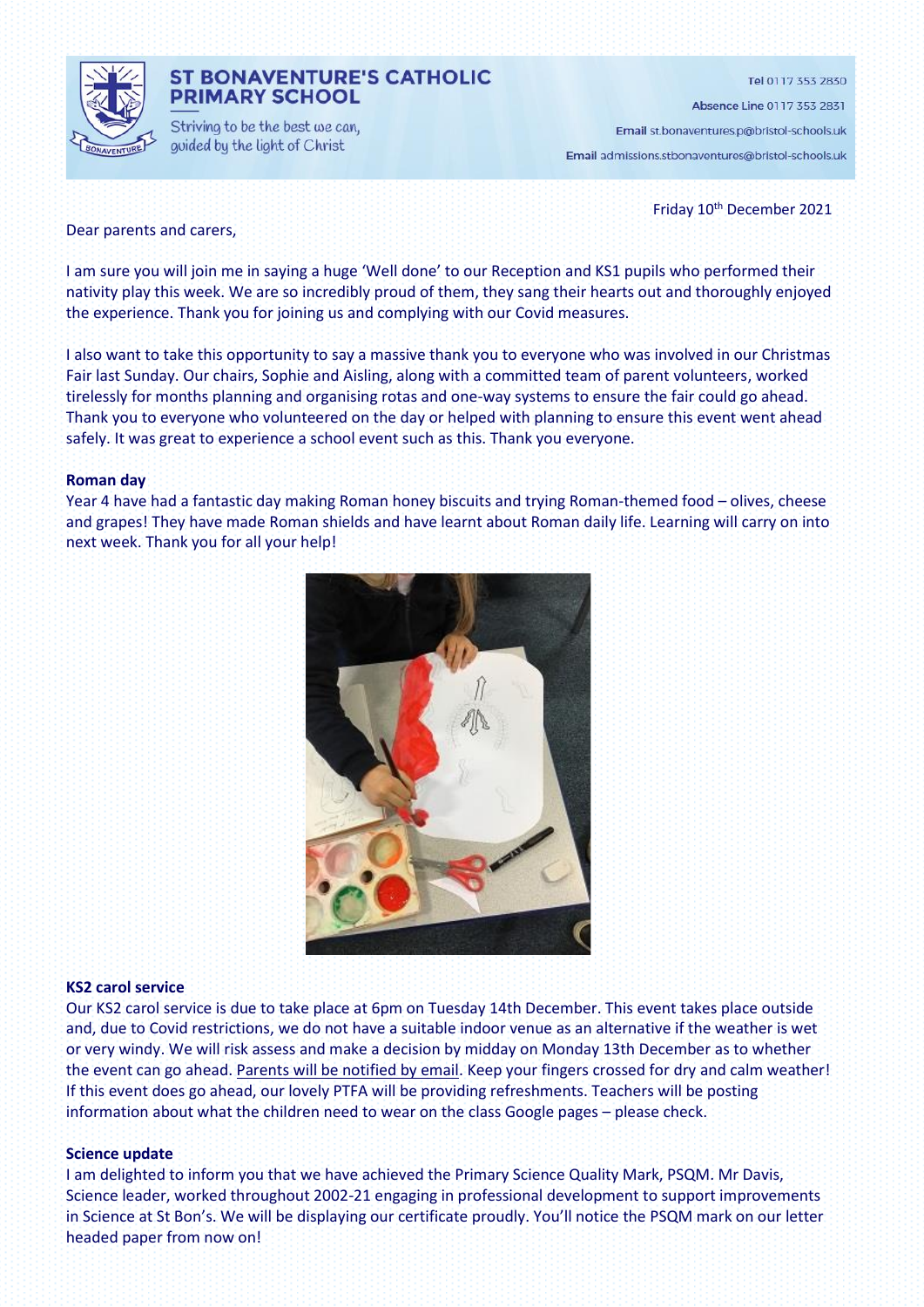### **Google classroom**

As you are aware we are using Google classroom to share all home learning including weekly homework and important class related information. If you download the Google classroom APP you will automatically receive an alert when your child's Google classroom page is updated.

Best,

mis, Rattantire

Sarah Ballantine **Headteacher** 

# **Events week commencing: Monday 13th December 2021 (MENU week 1)**

Fri 17th: End of Term 2

Tues 14th December: KS2 Carol Concert – outside so please wrap up warm Weds 15<sup>th</sup>: Reception and KS1 Christmas lunch Thurs 16<sup>th</sup>: KS2 Christmas lunch

# **Events week commencing: Tuesday 4 th January 2022 (MENU week 2)**

Weds  $5<sup>th</sup>$ :

Tues 4th January: INSET DAY – SCHOOL CLOSED Start of Term 3



[www.stbonsptfa.com](file:///C:/Users/sophi/Documents/Personal/PTFA/www.stbonsptfa.com) Facebook – St Bons Parents and Carers Instagram - @stbonsptfa Email – [ptfa.stbons@gmail.com](mailto:ptfa.stbons@gmail.com)



St Bon's, thank you so much for coming out and supporting the Christmas fair with the enthusiasm you did. We hope you all enjoyed it. A massive thank you to everyone who donated, volunteered and attended (and for your patience with our endless requests and pestering). It absolutely couldn't have happened without every single one of you.

We'd also like to extend a massive th[ank you](https://creativecommons.org/licenses/by-nc/3.0/) to Mrs Ballantine [and](https://creativecommons.org/licenses/by-nc/3.0/) Miss Simpson for their help with logistics and practicalities, the school office team for all their help with c[ollec](https://creativecommons.org/licenses/by-nc/3.0/)ting in donations, handing out tickets and so many other aspects of coordination, the teaching staff for having their classrooms and staff room taken over with donations and giving up their time to support the bottle stall and Bob and Ken for helping us get set up and tidied up over the weekend.

With your generosity we raised an absolutely astounding...

# **£5293.02!!!!!**

We hope you are all feeling super proud of helping to achieve this for our fantastic school, it really is an incredible amount.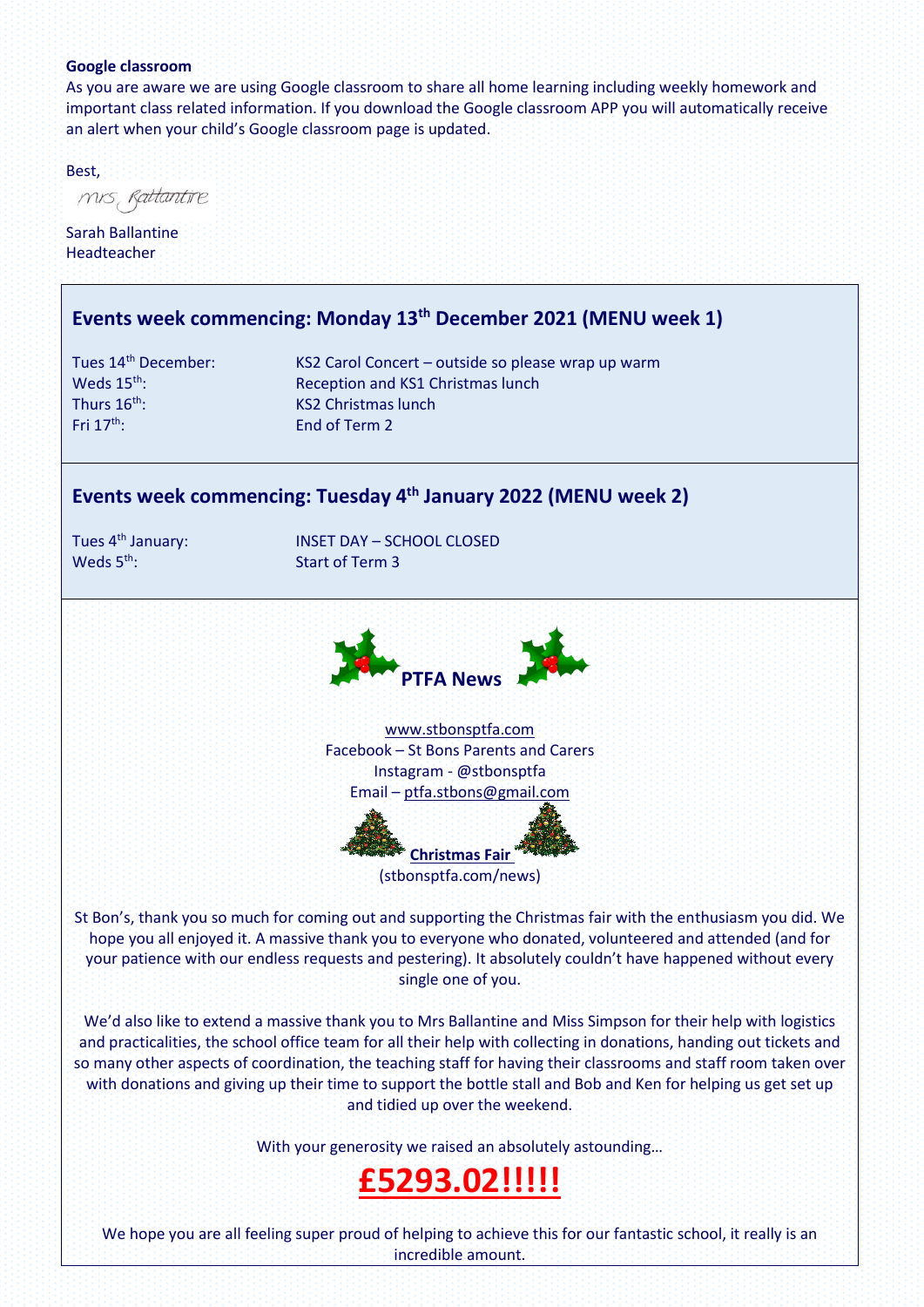But the fun doesn't stop there….

Check out our amazing silent auction which is running to the end of term. We have absolutely incredible prizes from Elly Sherman tennis, La Campagnuola, The Wave, Bristol Rovers, Gloucester County Cricket, Clifton Lido and Longleat amongst others:

Silent Auction Items | St Bonaventure's Primary School Bristol (stbonsptfa.com)

You can bid on as many items as you like – you only pay if you have the winning bid.

### **Christmas Tree Decorations**

We still have a small number of St Bonaventure's Christmas tree decorations available. You can buy online and collect from the school office:

Christmas Tree Decorations & | St Bons PTFA

Also look out for members of the PTFA at pick up time who will be selling them – cash/card/contactless

Too much on your plate already? Not enough time in the day?

But still love your kid's school and want them to have the best school experience through projects and equipment the PTFA can fund?

Check out the PTFA monthly donation scheme at stbonsptfa.com/supportus

(also makes a great suggestion for a Christmas present suggestion if you just don't want more 'stuff' in your life)

# **Reception 2022 – applications for siblings**

If you have a child currently at St Bon's and you would like their sibling to join us next September (turning four between 1<sup>st</sup> September 2021 and 31<sup>st</sup> August 2022) you will need to apply on the Bristol City Council website by midnight on the 15<sup>th</sup> January. You do not automatically get a place without applying even if you have a child here already.

If your child is baptised Catholic, please also provide us with a copy of their baptism certificate before 15<sup>th</sup> January.

# **Clubs next week**

The following clubs will NOT take place next week:

Netball Y3 and Y4 Gymnastics KS2 Netball Y5 and Y6 with Mrs McGrath Football with Mr Morgan Tag rugby Y5 and Y6 with Mr Davis Hockey club Y5 and Y6 with Mrs Hinkins Chess Club for Year 5

Multi sports on Wednesday and Drama on Monday and Wednesday will take place as will Premier Sport football and hockey clubs.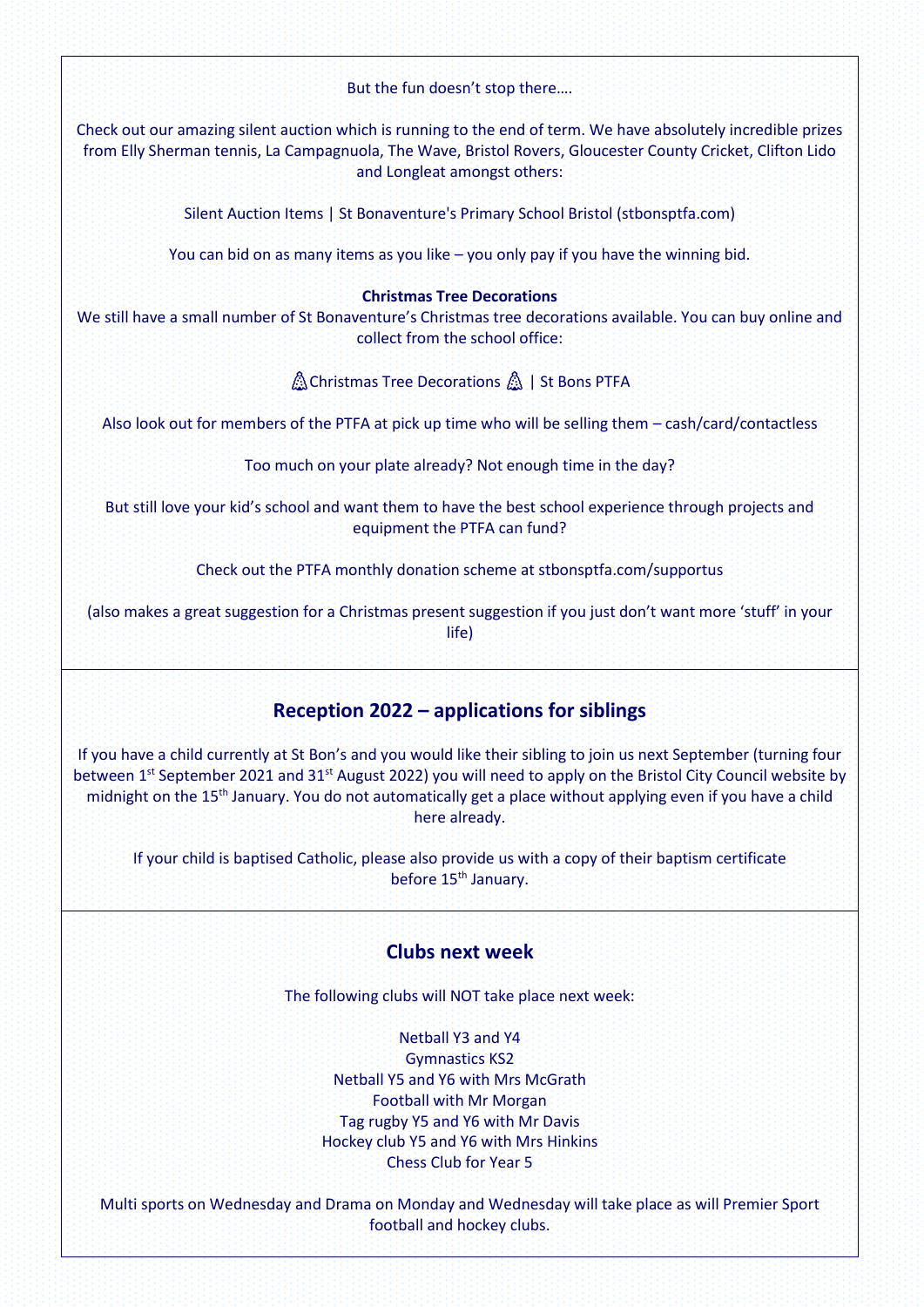# **Clubs next term**

The following clubs will continue to run with the same children next term – please see below for the start date:

Drama – Monday 10<sup>th</sup> January Netball Y3 and Y4 – Monday  $10^{th}$  January Gymnastics KS2 – Tuesday 11<sup>th</sup> January Netball Y5 and Y6 - Tuesday 11<sup>th</sup> January Multi-sports Y1 – Wednesday 5<sup>th</sup> January Football with Mr Morgan – Wednesday  $12<sup>th</sup>$  January Tag rugby Y5 and Y6 – Thursday  $13<sup>th</sup>$  January Yoga for Year  $2$  – Friday  $7<sup>th</sup>$  January

# **After School Club and Breakfast Club – bookings now open**

Bookings for term 3 can now be made for both after school club and breakfast club. Please book using School Gateway in the usual way. Any credits from Term 2 have already been moved forward and will automatically be used up on booking.

If you are not able to see the term 3 clubs, this may be because you have an outstanding balance to pay on term 2 – please check your balances in the Clubs tab of School Gateway. Once the balance has been settled, please let the office know and we can add your child(ren) into the club.

# **Vacancy for Breakfast Club worker**

We are looking to recruit a new member of the Breakfast Club team 5 mornings a week between 7.45am and 8.45am.

Please contact the school office if you are interested in finding out more.

# **Vacancy for School Meals Supervisory Assistant (SMSA)**

We are looking to recruit an SMSA to work every lunchtime (12.15pm to 1.15pm). This involves supervising the children in the school hall and on the playground as part of a team of SMSAs. Please contact the school office if you are interested in finding out more.

# **North Bristol Foodbank**

North Bristol Food Bank can be reached on 0117 979 1399.

For areas covered see here[: https://northbristol.foodbank.org.uk/locations/](https://northbristol.foodbank.org.uk/locations/)

Up to date information for these outlets is available here -<https://northbristol.foodbank.org.uk/get-help/>

# **Have you had a change of circumstances due to COVID-19?**

There are lots of schemes that you could be eligible for to support your child and your wider family: • **Pupil premium and/or Free School Meals** - Financial support that is provided to schools to help

support your child and Free School Meals [http://www.st-](http://www.st-bonaventures.bristol.sch.uk/web/pupil_premium_and_sports_premium/270945)

[bonaventures.bristol.sch.uk/web/pupil\\_premium\\_and\\_sports\\_premium/270945](http://www.st-bonaventures.bristol.sch.uk/web/pupil_premium_and_sports_premium/270945)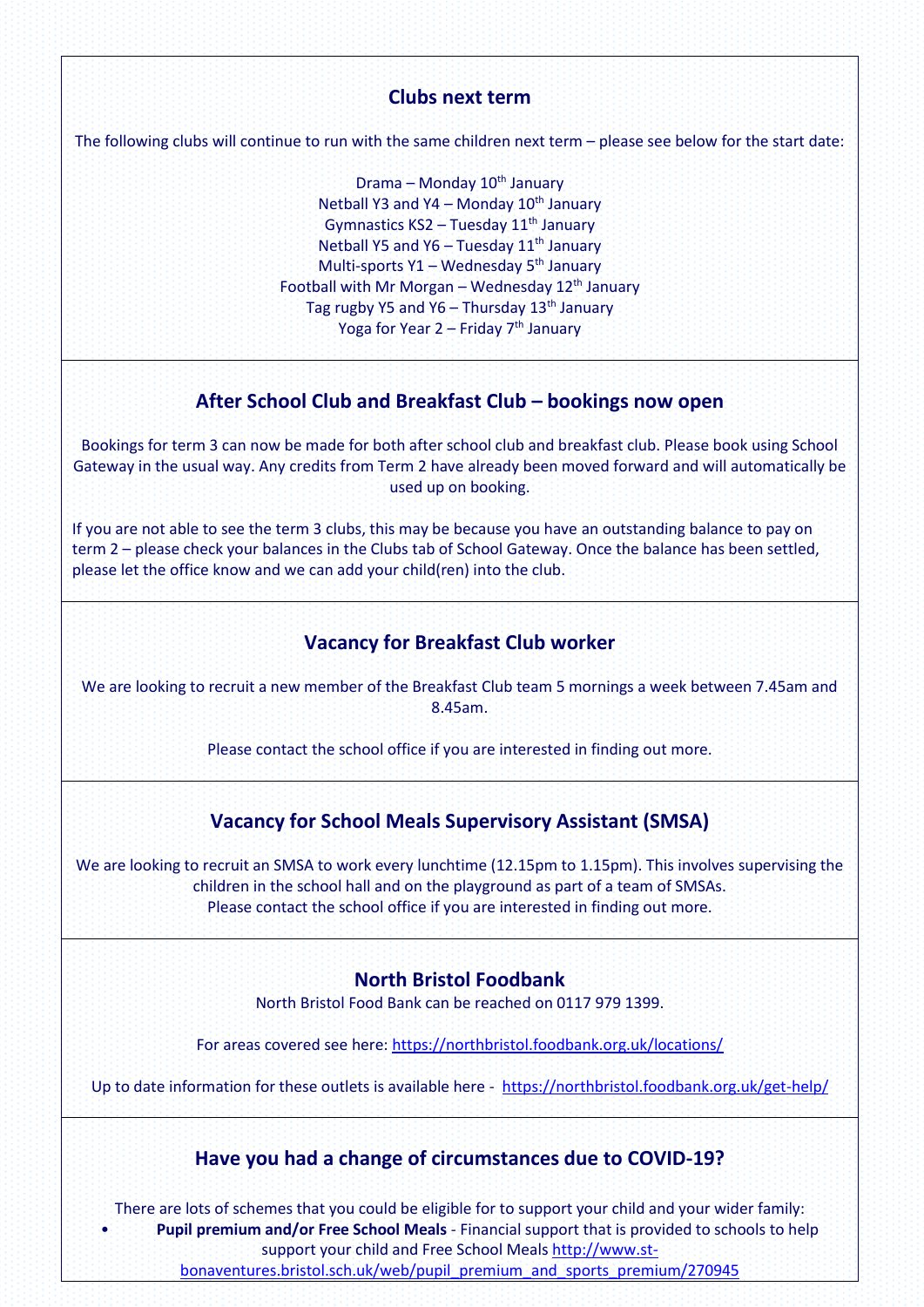• **Council Emergency Payment** - To help you pay off one-off bills like heating, electricity <https://www.bristol.gov.uk/benefits-financial-help/emergency-payments-local-crisis-and-prevention-fund>

- **North Bristol Advice Centre**: The advice centre can help signpost you to initiatives that you could be eligible for to get support: <http://www.northbristoladvice.org.uk/>
	- **The Money Advice Service** For help to manage your money during the pandemic <https://www.moneyadviceservice.org.uk/en/articles/coronavirus-and-your-money>

If you are struggling to access these services and would like help, please contact the school office.

# **COMMUNITY NEWS**

### **Babysitting**

Hi, my name is Amelie Paul. I am 15 and an old St Bon's pupil. I'm currently at RGS and am looking for babysitting work. I have two younger sisters, one of whom is still at St Bon's, and I have been volunteering at St Bon's Brownies as part of my DofE. If you are interested, please text my mum on 07766 366569.

**Job opportunity -** Magic Dragon Preschool

JOB VACANCY: Part-time Preschool Practitioner

A rare opportunity has arisen to work with a great team of long-standing practitioners. Magic Dragon is a well-established preschool in Bishopston. We provide a wonderfully safe and stimulating environment where children can play, explore and grow. We are open four mornings a week (Monday–Thursday) 9-1 for children aged 2  $\frac{1}{2}$  to 4 years.

We are looking for a friendly and enthusiastic person who likes to work hard and play even harder to join our team. If this sounds like you, then please get in touch.

We are looking for:

- An energetic and enthusiastic hard-working person
- Someone with a passion for Early Years play and working with children
- A team player with a desire to inspire and contribute to our team

• A reliable person with motivation, commitment and a belief that every child deserves the best early education possible.

For an application pack please contact Niki on 07971 421 834

#### **Guinea pigs**

We have had baby guinea pigs which will be looking for new homes in the next few weeks. They need to live in pairs (or more!) as they like company and are very easy to handle/care for.

Please email me or text for more details. Ali - [alivaz.ab@gmail.com](mailto:alivaz.ab@gmail.com) 07962 263 243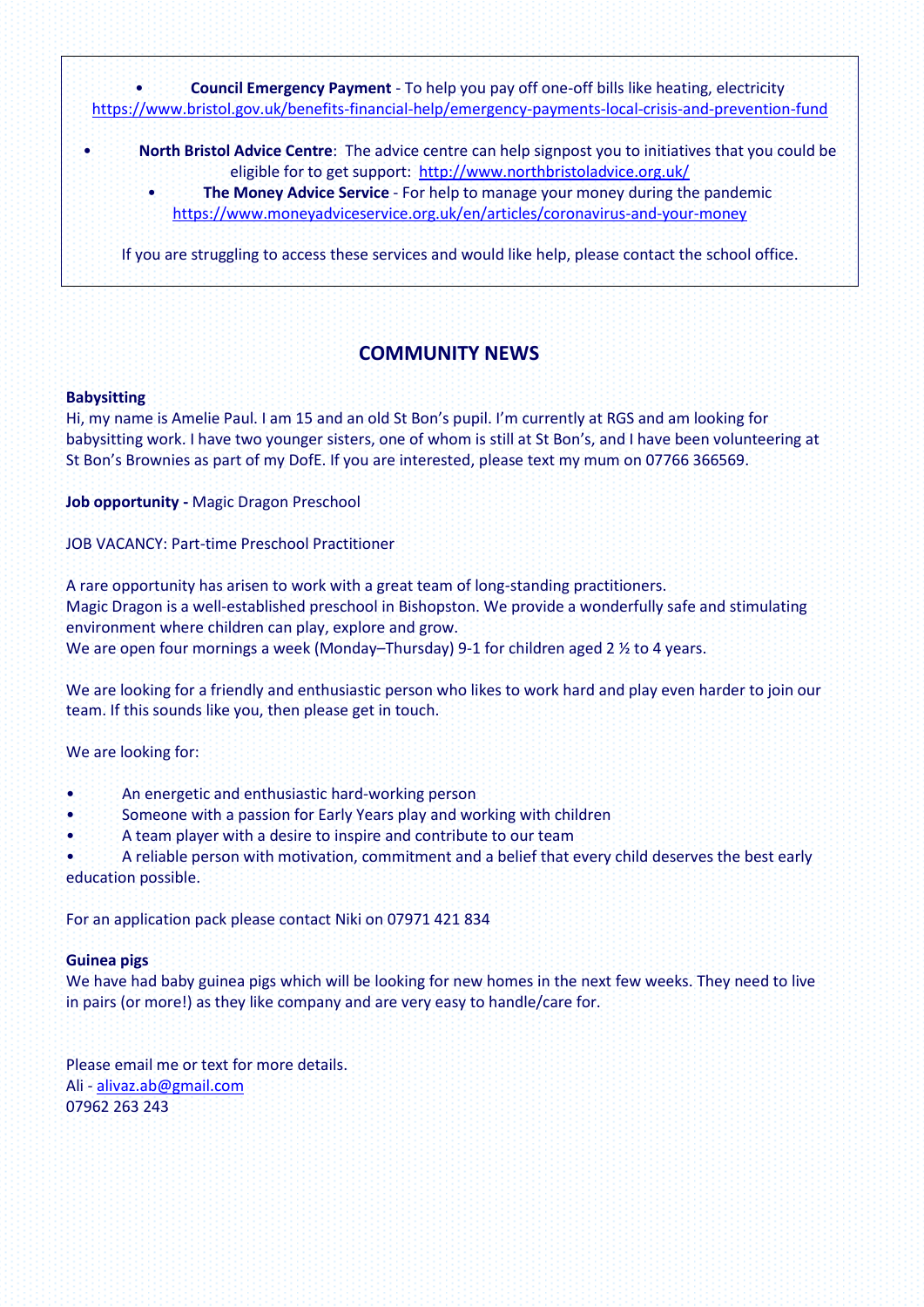

### **Pantomime!**

Guide panto 2021 - "The Emperor's New Clothes"

Performances will take place on Saturday 11th December at St Peter's Church in Henleaze at 2:30pm and 7:00pm. Adult tickets are £5 and children's are £3.

The Guide Panto started in 2002 and has raised over £18,000 so far. This year the money raised will be donated to the Stroke Association and Guide Dogs.

You can buy tickets online using the following link <https://guidepanto.wixsite.com/guidepanto>



### **Emmanuel Bishopston Nativity Trail**

Follow the trail to see eight decorated windows and discover the greatest story ever told! Thursday 9th - Monday 13th December 2021, 5 - 9pm

On Saturday 11th December at Church of the Good Shepherd (the final stop on the trail), there will be mulled wine, mince pies, party bags and music for all to enjoy. Join us anytime from 5pm.

For more information and to see the map visit: www. [emmanuelbristol.org.uk/nativitytrail](http://emmanuelbristol.org.uk/nativitytrail)

### **Sinead Pelley Health & Wellbeing**

I would like to thank all the wonderful St Bonaventure's families that visit my clinic - it has been so rewarding to see the improvement in both children and parents, greatly benefiting from my Kinesiology and well-being sessions. Kinesiology is incredibly effective for children and parents are amazed at how quickly results are achieved.

Please do have a look at my website should you wish to understand a bit more.... [https://www.healthandwellbeingbristol.co.uk](https://www.healthandwellbeingbristol.co.uk/)